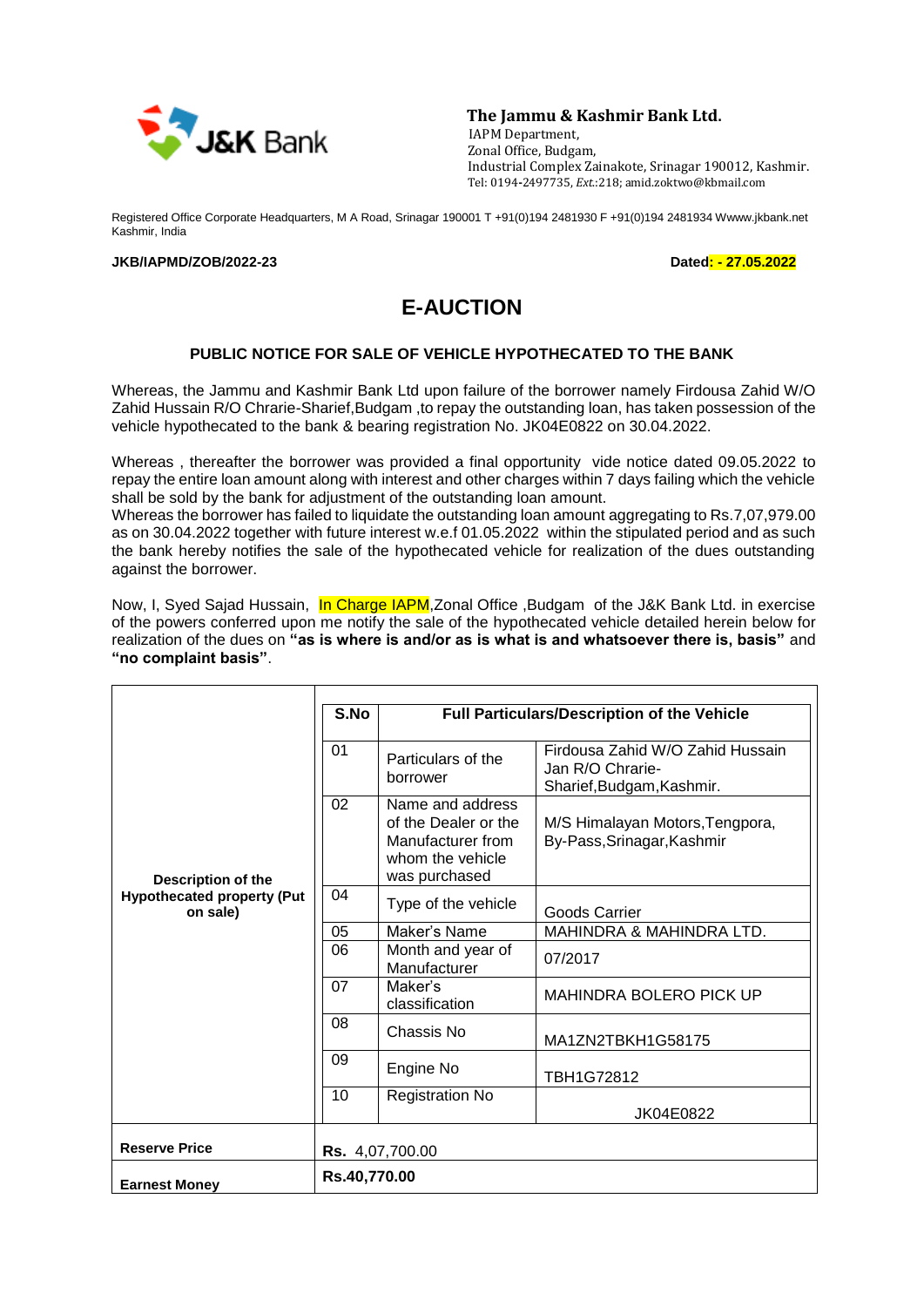| <b>Bid increase Amount</b>   | <b>Rs.</b> 13,000.00                 |
|------------------------------|--------------------------------------|
|                              |                                      |
| Name of the Branch           | <b>BU Chrarie-Sharief</b>            |
|                              |                                      |
| Last Date & Time of          | 07 June 2022                         |
| submission of Bid, Earnest   | From 11 AM to 4 PM                   |
| Money Deposit (EMD) and      |                                      |
| <b>Documents</b>             |                                      |
|                              |                                      |
|                              |                                      |
| Date and Time of e-Auction   | 10 June, 11 AM to 04 PM              |
|                              |                                      |
| <b>Earnest Money Deposit</b> | THE JAMMU AND KASHMIR BANK LIMITED   |
| (EMD) & Other                | Business Unit: Chrarie-Sharief (J&K) |
| Remittance/s detail/s by     | IFSC CODE: JAKA0ALNOOR               |
| <b>RTGS</b> to               | ACCOUNT NO.: 0049070700000003        |
| <b>Account Number</b>        |                                      |

## **TERMS AND CONDITIONS**

**1)** The E-Auction is being held on **"AS IS WHERE IS"** and **"AS IS WHAT IS BASIS" and "WHATSOEVER THERE IS BASIS** and **NO COMPLAINT BASIS"**. To the best of knowledge and information of the Bank, there are no encumbrances on the hypothecated property, except specifically disclosed herein. However, the intending bidders should make their own independent enquiries regarding the encumbrances, title of property/ies put on auction and claims/rights/dues affecting the property, prior to submitting their bid. The Bank shall not be responsible in any way for any third party claims/rights/dues. The bidders shall satisfy themselves as to the description, condition or accuracy of the details regarding the property/ies given hereinabove.

**2)** It shall be the responsibility of the bidders to inspect and satisfy themselves about the vehicle and specifications before submitting the bid. The physical inspection of vehicles put on auction will be permitted to interested bidders on Bank's working days between 10.00 AM to 4.00 PM, from 08 June to 09 June, with prior permission of the bank. Inspection of the documents relating to the vehicle will be permitted to the interested bidders or their authorized representatives at **Business Unit Chrarie-Sharief / IAPM Department\_**on Bank's working days between 10 .00AM to 4.00 PM from 08 June to 09 June with prior permission of the bank. The bid price shall be absolute in terms and should not be linked to any reference. Conditional bids shall be rejected.

**3)** The interested bidders shall submit their offer along with EMD through website **https://sarfaesi.auctiontiger.net** (the user ID and password can be obtained free of cost by registering name with "**https://sarfaesi.auctiontiger.net**") through their login ID and Password. The EMD 10% of RESERVE PRICE shall be payable through NEFT/RTGS (EMD remittance details given above) by or before 04.00 PM , 07June **.** Please note that Cheques/Demand Drafts shall not be accepted as EMD amount.

**4)** After Registration by the bidders in the web-site, the intending purchaser/ bidder is required to get the copies of following documents uploaded in the web-portal before last date of submission of the bid(s) viz. i) Copy of the NEFT/RTGS challan. ii) Copy of PAN card/Aadhar Card iii) Proof of identification (KYC) viz. copy of Voter ID Card/Driving License/ Passport etc. iv) Copy of proof of address, v) Duly Filled up & Signed Copy of Annexure II & III attached to the Tender form, without which the bid is liable to be rejected.

**5)** The Interested bidders who require assistance in creating login ID and password, uploading data, submitting bid, training on e-bidding process etc., may avail online training on E-Auction from M/s E-Procurement Technologies Ltd. (Auctiontiger), Ahmadabad. support@auctiontiger.net & [chintan.bhatt@auctiontiger.net](mailto:chintan.bhatt@auctiontiger.net) Contact Persons: Mr.Chintan Bhatt **(M) 9978591888, 9265562821 (O) 079 – 6813 6844**, E-mail id: delhi@auctiontiger.net, support@auctiontiger.net,

**6)** Only buyers holding valid User ID/Password and confirmed payment of EMD through NEFT/RTGS shall be eligible for participating in the online auction process.